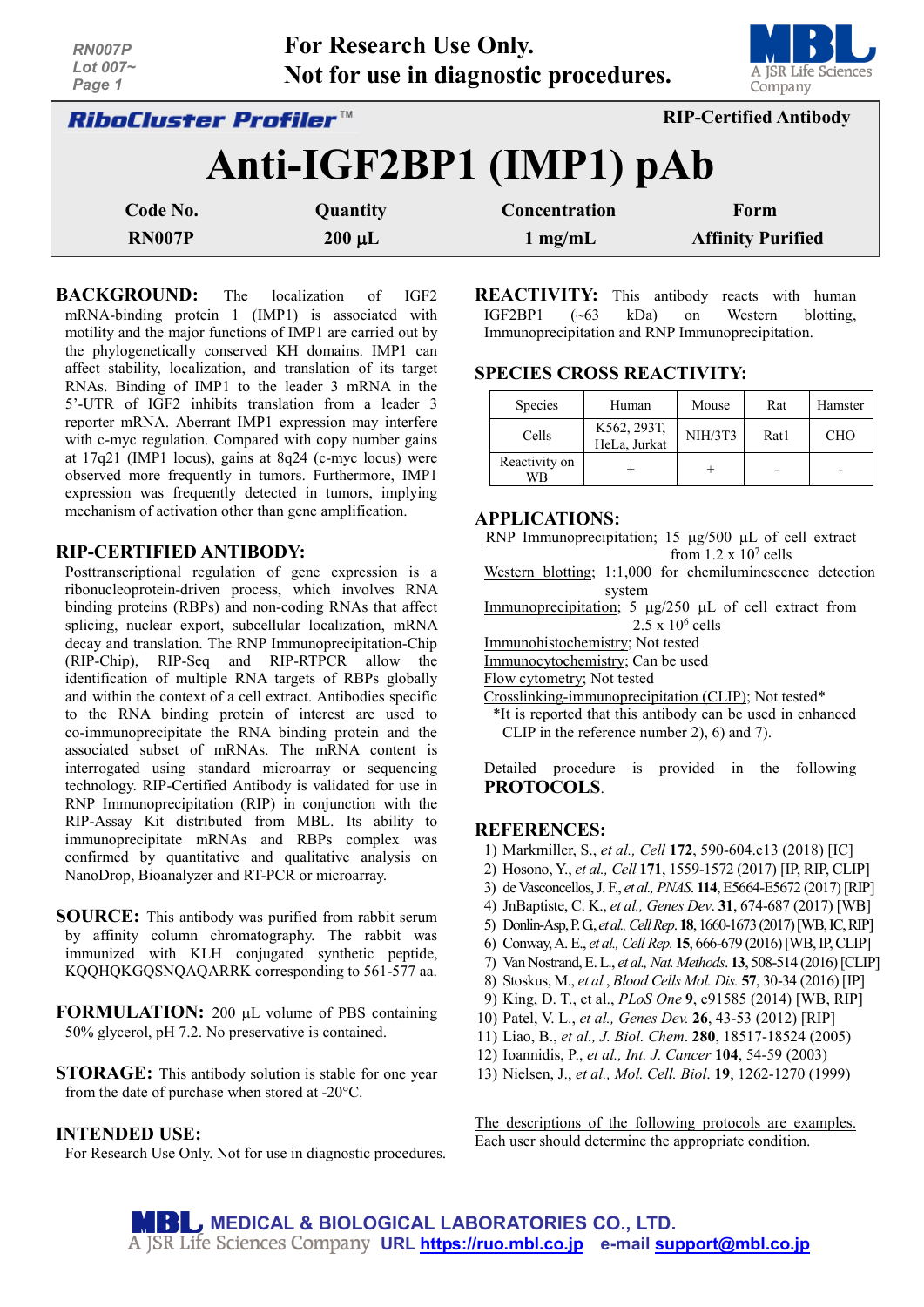*RN007P Lot 007~ Page 2*



**Analysis of isolated RNA with Bioanalyzer.** 

| Average of the RNA Quantity $(n=2)$ |            |  |  |  |
|-------------------------------------|------------|--|--|--|
| Antibody                            | $RNA$ (ng) |  |  |  |
| Normal Rabbit IgG                   | 89.0       |  |  |  |
| anti-IGF2BP1                        | 1704.0     |  |  |  |
| <b>Total RNA</b>                    | 220966.7   |  |  |  |

### **PROTOCOLS: RNP Immunoprecipitation**

Some buffer and reagents are included in the RIP-Assay Kit (code. RN1001). Please also refer to the protocol packaged in the RIP-Assay Kit.

[Material Preparation]

1. Lysis Buffer (+)

Before using the Lysis Buffer, protease inhibitors, RNase inhibitors, and DTT are added to the Lysis Buffer at the appropriate concentration.

2. Wash Buffer (+)

Before using the Wash Buffer, DTT is added to the Wash Buffer at the appropriate concentration.

### **Protocol**

- 1) Wash 1.2 x 107 cells 2 times with PBS and resuspend them with 500  $\mu$ L of ice-cold Lysis Buffer  $(+)$  containing appropriate protease inhibitors, RNase inhibitors, and DTT. Vortex for 10 seconds. Leave on ice for 10 minutes.
- 2) Centrifuge the tube at 12,000 x g for 5 minutes at 4°C and transfer the supernatant to another tube.
- 3) Add 25 µL of 50% protein A agarose beads slurry resuspended in Lysis Buffer (+) into the supernatant. Incubate it at 4°C with rotating for 1 hour.
- 4) Centrifuge the tube at 2,000 x g for 1 minute at 4°C and transfer the supernatant to another tube (precleared sample).
- 5) Mix both 25 µL of 50% protein A agarose beads slurry resuspended in nuclease-free PBS and Normal Rabbit IgG (RIP-Assay Kit) or Anti-IGF2BP1 (IMP1) pAb (RN007P) at the amount of suggested in the **APPLICATIONS,** and then add 1 mL of Wash buffer (+) into each tube. Incubate with gentle agitation for 1 hour at 4°C.
- 6) Wash the beads once with ice-cold Lysis Buffer (+) (centrifuge the tube at 2,000 x g for 1 minute). Carefully discard the supernatant using a pipettor without disturbing the beads.
- 7) Add 500 µL of cell lysate (precleared sample of step 4), then incubate with gentle agitation for 3 hours at 4°C.
- 8) Wash the beads 4 times with Wash Buffer (+) (centrifuge the tube at 2,000 x g for 1 minute).
- 9) Add 400 µL of Master mix solution (Solution I: Solution II = 10  $\mu$ L: 390  $\mu$ L). Vortex for 10 seconds.
- 10) Add 250 µL of Solution III. Vortex for 10 seconds.
- 11) Centrifuge the tube at 2,000 x g for 2 minutes.
- 12) Transfer the supernatant to the tube containing 2 uL of Solution IV.
- 13) Add 600 µL of ice-cold 2-propanol and place at -20 °C for 20 minutes. Centrifuge the tube at 12,000 x g for 10 minutes.
- 14) Wash the pellet 2 times with 0.5 mL of ice-cold 70% Ethanol and dry up the pellet for 5-15 minutes.
- 15) Dissolve the pellets in nuclease-free water.
- 16) RNA was quantified with NanoDrop (Thermo Fisher Scientific Inc.) and the RNA quality was analyzed with Bioanalyzer (Agilent Technologies, Inc.).

(Positive control for RNP Immunoprecipitation; K562)



# Western blot analysis of IGF2BP1 expression in K562 (1), 293T (2), HeLa (3), and Jurkat (4) using RN007P.

### **SDS-PAGE & Western Blotting**

- 1) Wash  $1 \times 10^7$  cells 3 times with PBS and suspend them in 1 mL of Laemmli's sample buffer.
- 2) Boil the samples for 2 minutes and centrifuge. Load  $10 \mu L$ of the sample per lane in a 1 mm thick SDS-polyacrylamide gel for electrophoresis.
- 3) Blot the protein to a polyvinylidene difluoride (PVDF) membrane at 1 mA/cm2 for 1 hour in a semi-dry transfer system (Transfer Buffer: 25 mM Tris, 190 mM glycine, 20% MeOH). See the manufacture's manual for precise transfer procedure.